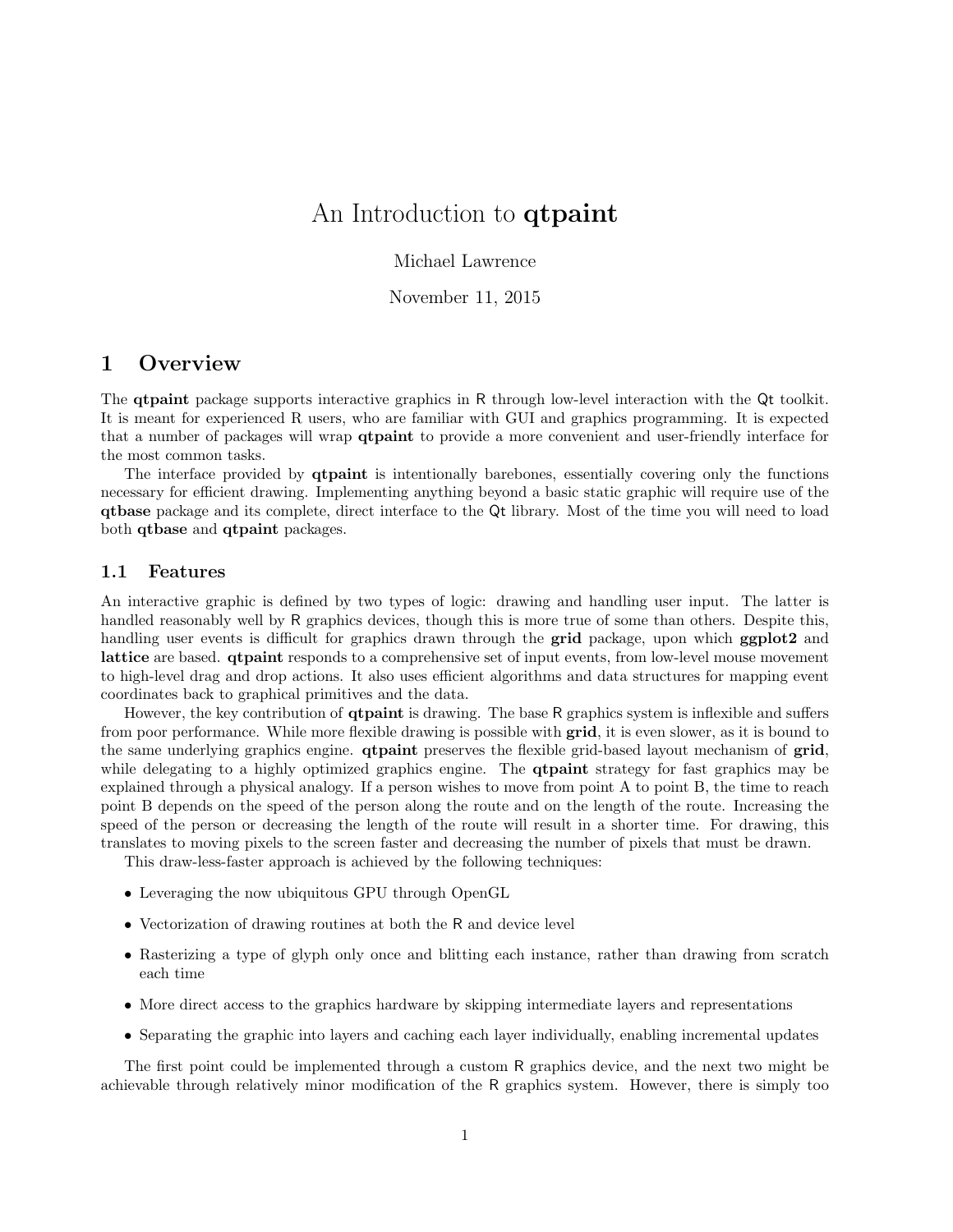much logic between the R-level plot command and the device, and the last point, cached drawing layers, represents a fairly significant conceptual shift. Hopefully, in time, high-level plotting interfaces will wrap this experiment, and the combination will become a prototype for the next generation of graphics in R itself.

As in R graphics, all drawing operations are defined by an abstract interface implemented by drivers that produce a particular type of output. For example, one driver targets *QPainter* (and all of its implementations, including many off-screen devices), while another implements OpenGL fast-paths on top of *QPainter*. Thus, while our primary use-case is drawing on the screen, the output is just as flexible as in R.

#### 1.2 Layers, Scenes and Views

In **qtpaint**, layers draw everything and handle all input events. A layer is represented by an instance of the  $C++$  *Qanviz::Layer* class, which descends from the  $QtQGraphicsItem$  class.

It is possible to draw directly to the scene, but, by default, **qtpaint** asks Qt to cache the drawing at the pixel level. The default cache mode is at the device, so that if the device dimensions change, the layer must be redrawn. An alternative mode will scale the cached image to fit the device, but this is not generally recommended as it results in poor quality. One possible use-case would be to smoothly animate transitions through rasterized scaling, leaving the redraw until after the transition is finished (like Google Maps).

The rationale behind caching pixels, rather than a logical representation, such as a vector path or display list, as in R, is performance. Maintaining a display list is slow, and while display lists are independent of device dimensions, it is not ideal to simply replay a list when the device dimensions change. Intelligently responding to device resizing is a difficult problem, and while R behaves somewhat reasonably, one often wishes to customize the logic at the Rlevel, and **qtpaint** supports this by simply requesting a redraw.

A secondary function of the layer is layout: a layer can have child layers, and the children are laid out on a grid within the region of the parent. The heights of the rows and the widths of the columns need not be regular. Importantly, children can be stacked and thus draw over each other, but due to restrictions in Qt, this is only possible if the layout has a single cell.

Every layer belongs to a scene, an instance of the Qt *QGraphicsScene*. The scene automatically expands to fit its contents. Usually, one will add a single root layer to the scene, and the root layer arranges everything else on a grid.

A scene is displayed by one or more views. A view displays a particular portion of the scene, at a particular scale. For plotting data, **qtpaint** provides the PlotView class, an extension of *QGraphicsView*. PlotView adds two key functions: special rescaling behavior when the view is resized, and overlay support.

Normally, when a *QGraphicsView* is resized, it simply shows more of the scene. This is different from the R graphics device, where the plot (the equivalent of the root layer) is rescaled to fit the device. This is the default resize mode for *PlotView*. There are two ways for this rescaling to occur: by changing the geometry of the layers or by changing the zoom factor of the view. Resizing the geometry, the default, affects all views and thus only makes sense when there is a single view of the scene. The advantage of it over the view-specific zooming is that the layout logic is considered. For example, a layout can be packed so that only the plotting area is resized, while the size of the axes does not change.

The overlay of PlotView is a special scene with its own layers. The geometry of the overlay scene is fixed so that it always exactly covers the viewport. This facilitates drawing plot annotations that are always displayed in the same way, even as the view is zoomed and panned.

#### 1.3 Event-driven Model

In the **qtpaint** model, both drawing and input handling are implemented in an event-driven manner, which should be familiar to those who have ever developed a GUI. It is easy to see why this is necessary: without notification from the event loop, the program would never know when a graphic needed to be redrawn (e.g., due to a device resize), or when a user had performed a particular action. This represents an inversion of control from the conventional approach to drawing graphics, where the drawing commands are initiated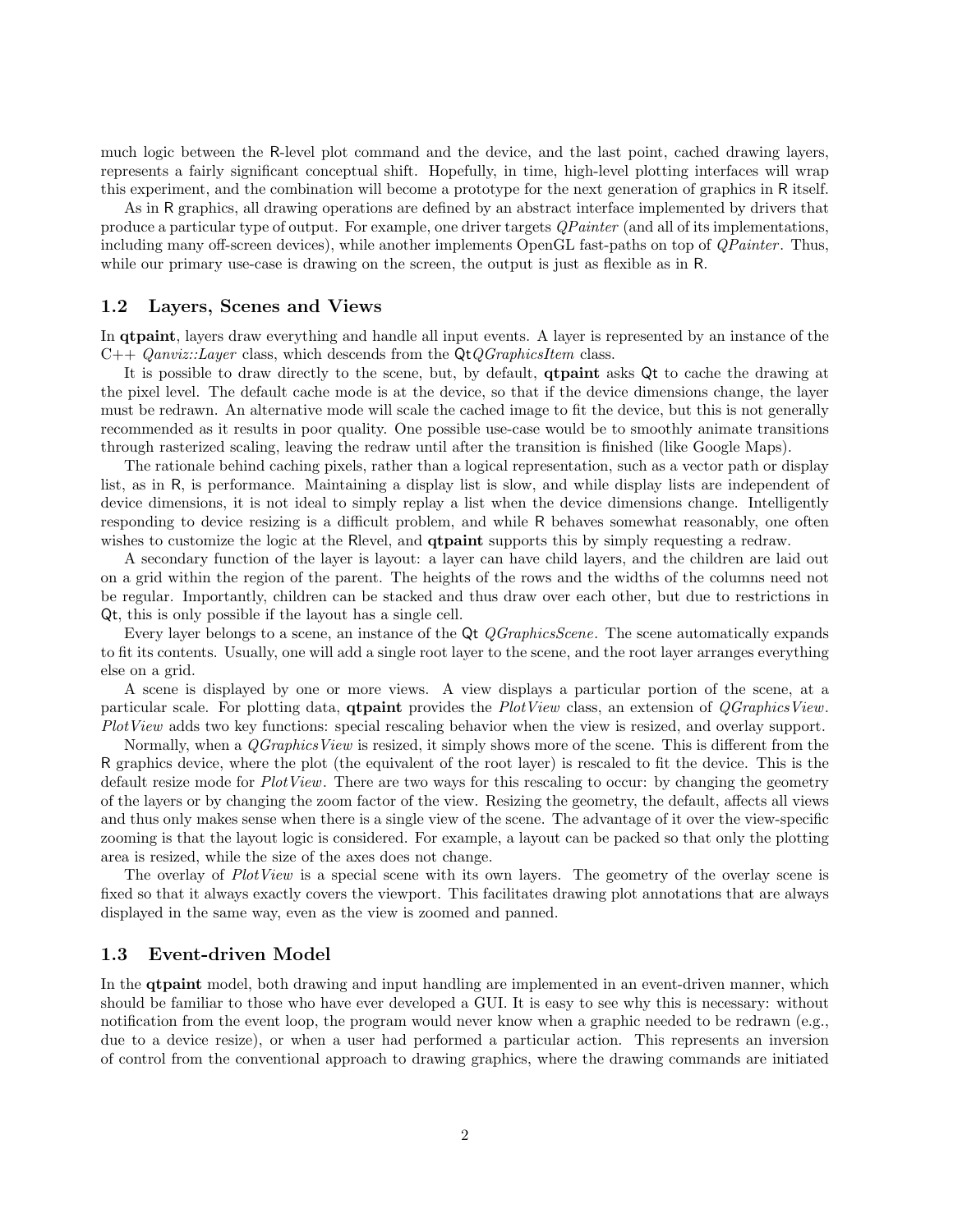directly from R, not in response to a request by an external event loop. For example, the code below draws a scatterplot of some normally-distributed values in conventional base graphics fashion:

> x <- rnorm(100)  $> plot(x)$ 

In the event driven model, the  $plot(x)$  command is not issued immediately by the script; rather, it forms the body of a function which is registered with the external event loop. The R program then yields control to the event loop, and the function, known as a *callback*, is called by the event loop upon demand:

```
> x < -rnorm(100)> drawScatterplot \leq function() { plot(x) }
> # <code that registers drawScatterplot with event loop>
> # control is then passed to event loop
```
The reasons for this will become clear as we discuss each type of logic in the following sections.

## 2 Drawing

## 2.1 Basics

Upon creation of a view or whenever a view needs to be updated, the scene needs to be redrawn. The scene asks each layer to draw itself. The order in which the layers are drawn depends on the order in which they are stacked. Drawing proceeds from the bottom up, so that a layer is masked by those above it. The drawing logic is implemented in a callback function provided by the user. Drawing commands are passed to an instance of the  $C++$  class *Painter*.

The *Painter* class defines an interface that is independent of any output type. The methods can be divided into two types, those for state configuration and those for actually drawing the graphical primitives. The state includes options like color, line aesthetics, coordinate transformation, and font. Supported primitives include lines, points, rectangles, circles, polygons, text and plotting glyphs. All functions are vectorized over the primitive coordinates, as well as certain visual attributes, like color.

Each painting callback must accept at least two arguments. The Layer instance is passed as the first, and the Painter comes second. An optional third argument informs the callback of the rectangular region that must be redrawn. This is expensive to calculate and somewhat bothersome to consider, so it is normally omitted, but it is useful for some optimizations. Below, we define a callback function that will call Painter functions to paint a basic scatterplot on a layer:

```
> df < - data. frame(x = rnorm(100, 300, 100),
+ y = rnorm(100, 200, 80))
> scatterPainter <- function(layer, painter) {
+ qdrawCircle(painter, df$x, df$y, 5)
+ }
```
The gdrawCircle function will draw circles on the layer. Like every other gdraw function, the *Painter* must be passed as the first argument. This differs from the base R approach, where the device is implicit and managed through functions like  $dev.set$ . The rest of the arguments pass the  $(X, Y)$  positions and the radii of the circles. Note that the recycling rule applies for the radius argument.

Next, we construct a layer that will delegate to our callback for painting. The convenience constructor of Layer is qlayer:

```
> library(qtpaint)
> library(qtbase)
> scene <- qscene()
> scatterLayer <- qlayer(scene, paintFun = scatterPainter)
```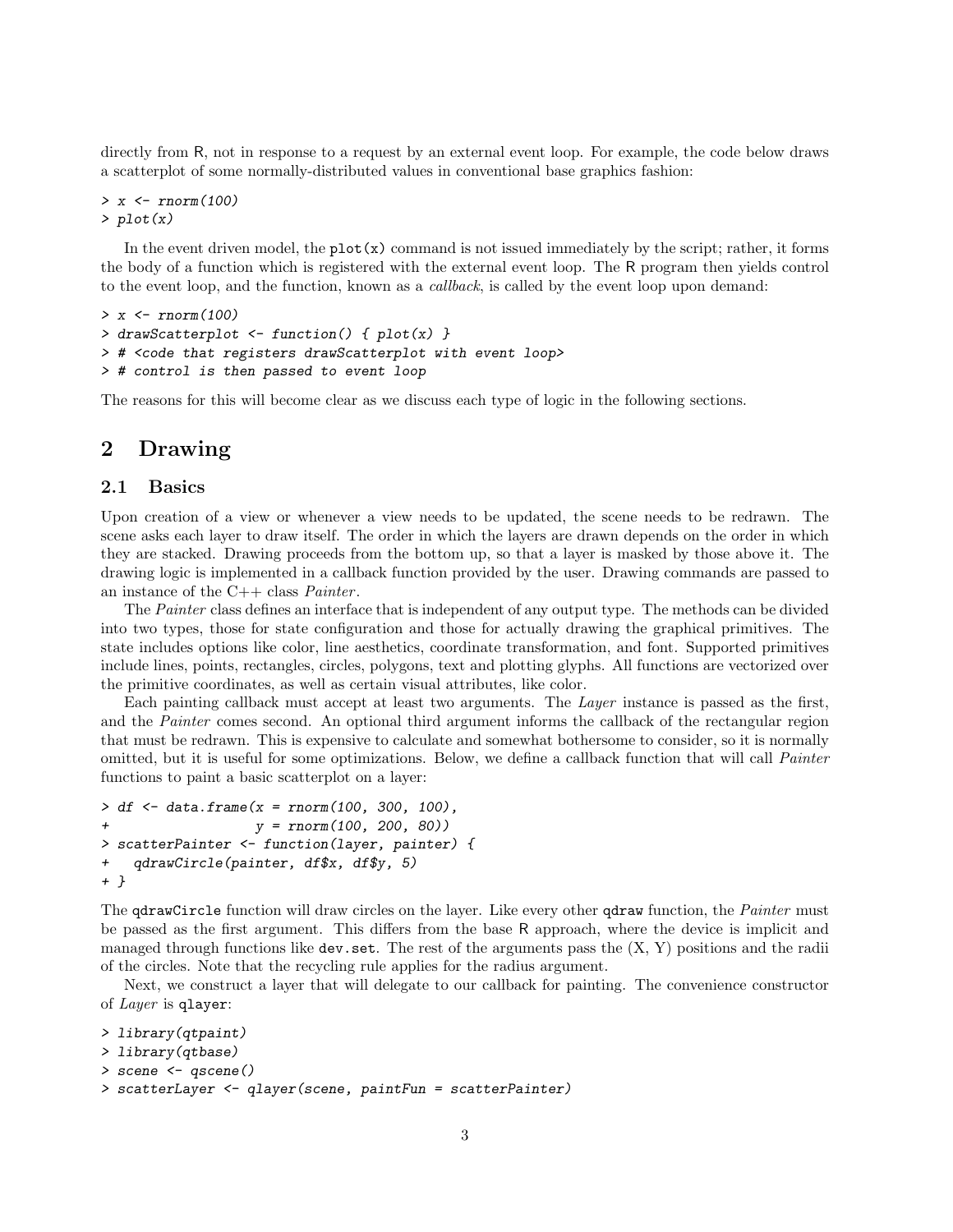In the above, we first create a scene for the layer and then create the layer. The first argument to qlayer is for the "parent," which can be either the scene (for a root layer) or another layer. It is not necessary to provide a parent at construction time, but it is usually most convenient.

To display the layer, there is one final step: creating a view of the scene and "printing" it to the screen.

> view <- qplotView(scene = scene) > print(view)

The circles in our scatterplot are drawn with an efficient algorithm, but each circle is drawn from scatch. Since they all look the same, we should be able to render a single circle and copy its pixels wherever we need a circle in our plot. This would be much faster. qtpaint provides qdrawGlyph for this purpose. The first step is to define our circle glyph, optimally outside of the paint callback.

```
> circle <- qglyphCircle()
```
The qglyphCircle function creates a vector representation of a (by default) radius 5 circle. Other glyph shapes are included; see *QPainterPath* for creating a custom glyph.

To use the glyph, we redefine our paint callback:

```
> scatterPainter <- function(layer, painter) {
+ qdrawGlyph(painter, circle, df$x, df$y)
+ }
```
The plot should appear the same, but when there are many glyphs, it will be drawn much more quickly.

Thus, we have created a scatterplot. However, one might notice that we are plotting in pixels, which is not very convenient for visualizing data. **qtpaint** facilitates the mapping from data space to device space, and we introduce this in the next section.

## 2.2 Coordinate Systems

As qtpaint is based on the Qt Graphics View framework, it inherits the same treatment of coordinate systems. There are four basic coordinate systems: item (layer), scene, view and viewport (device). Between each of the systems, there is a transformation expressed as a QTransform object, essentialy a 3x3 matrix encoding translation, scaling, rotation and shear. Initially, the transformations are all set to identity, so data is painted in device space, as above.

From the perspective of data plotting, each system has a distinct and important role:

Layer Data space; the coordinates in which the layer paints itself.

Scene Figure space; the coordinates in which each layer is laid out.

View View space; result of view-specific zoom.

Viewport Device space; scrollbar-mediated translation of view coordinates.

Usually, only the transformation from layer to scene is necessary, which would convert data coordinates to device coordinates. This is the only transformation performed by base R graphics. Supporting multiple views requires transformations between the scene and each view. The final transformation, from view to viewport, occurs when the view widget is not large enough to contain the entire scene and thus allows the user to adjust the viewport via scrollbars. Note that this is not possible in the default mode of  $PlotView$ , where the geometry of the layers is constrained (and layer to scene transforms adjusted accordingly) so that the view always fits in the widget.

Configuring the layer to scene transform for plotting data is simple. The limits of the data need to be passed as a rectangle to the qlayer constructor. It is also possible to modify this after construction. Below, we recreate our layer with limits: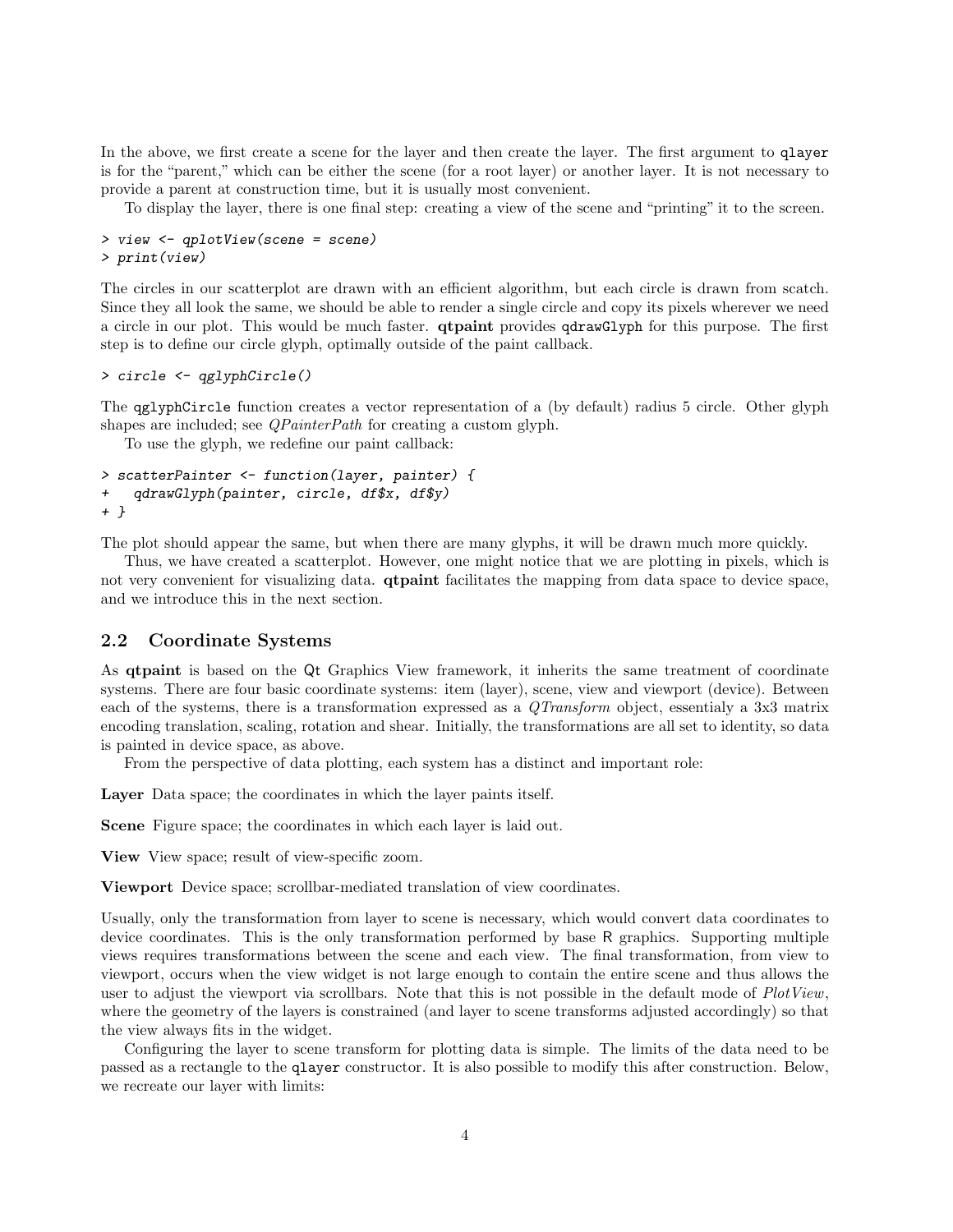```
> scene <- qscene()
> scatterLayer <- qlayer(scene, paintFun = scatterPainter,
                         limits = qrect(0, 0, 600, 400)> print(qplotView(scene = scene))
```
Although the plot will look the same initially, the plot now scales as the widget is resized.

When moving beyond non-trivial graphics, it becomes necessary to take into account pixels when drawing. An example is labeling a point. The **qdeviceTransform** function retrieves the QTransform used by Painter to convert data to device coordinates. Vectorized mapping of data points through the QTransform is performed by the **qvmap** function. The *QTransform* can be queried, modified, inverted, etc, using the **qtbase** package; see the Qt documentation for more details.

#### 2.3 Layout

In the previous section, we demonstrated a simple scatterplot, without axes or other plot decorations. Such simplicity often works well for exploring data through interactive graphics. However, for presentation, decorations and guides become a necessity. Such complex plots consist of multiple components, almost always laid out on a grid, as supported by the **grid** package.

The layout strategy in **qtpaint** is also grid-based, and is managed by an instance of the *QGraphicsGrid-*Layout class, not the Layer itself. The layout object defines the bounds of each layer in scene (or "figure") coordinates. These bounds are called the geometry of the layer. Since the layout controls the geometry of its child layers, it really only makes sense for the user to set the geometry of the root layer. Normally, the root layer geometry defines the extents of the scene, which, by default, matches the extents, in pixels, of the view widget.

Specifying a layout requires three steps. The first is to add each component layer to a grid cell of the root layer, which contains the entire figure. We add child layers to the root layer upon their construction. The qlayer constructor takes the zero-based row and column grid coordinates as arguments. We create a plot with a title,  $X$  axis,  $Y$  axis and plotting area:

```
> scene <- qscene()
> figLayer <- qlayer(scene)
> titleLayer <- qlayer(figLayer, titlePainter, rowSpan = 2)
> yaxis <- qlayer(figLayer, yAxisPainter, row = 1)
> plotLayer <- qlayer(figLayer, plotPainter, row = 1, col = 1)
> xaxis <- qlayer(figLayer, xAxisPainter, row = 2, col = 1)
```
We skip implementation of the paint callback functions above, as we are only illustrating the configuration of the layout. The row and col arguments specify the zero-based row and column coordinates, respectively, with the origin at the top-left of the parent. They default to zero. The rowSpan and colSpan arguments default to one and indicate how many rows or columns are spanned by the layer, where row and col represent the top-left coordinate of the rectangle.

It is also possible to specify the layout after constructing the layers, using the familiar [<- function. We construct the same layout as before with existing layers:

```
> figLayer[0, 0, rowSpan=2] <- titleLayer
> figLayer[1, 0] <- yaxis
> figLayer[1, 1] <- plotLayer
> figLayer[2, 1] <- xaxis
```
The second step of layout specification is telling the layout object our preferred (default) height and width (in scene units) for each row and column, respectively:

```
> layout <- figLayer$gridLayout()
> layout$setRowPreferredHeight(0, 75)
```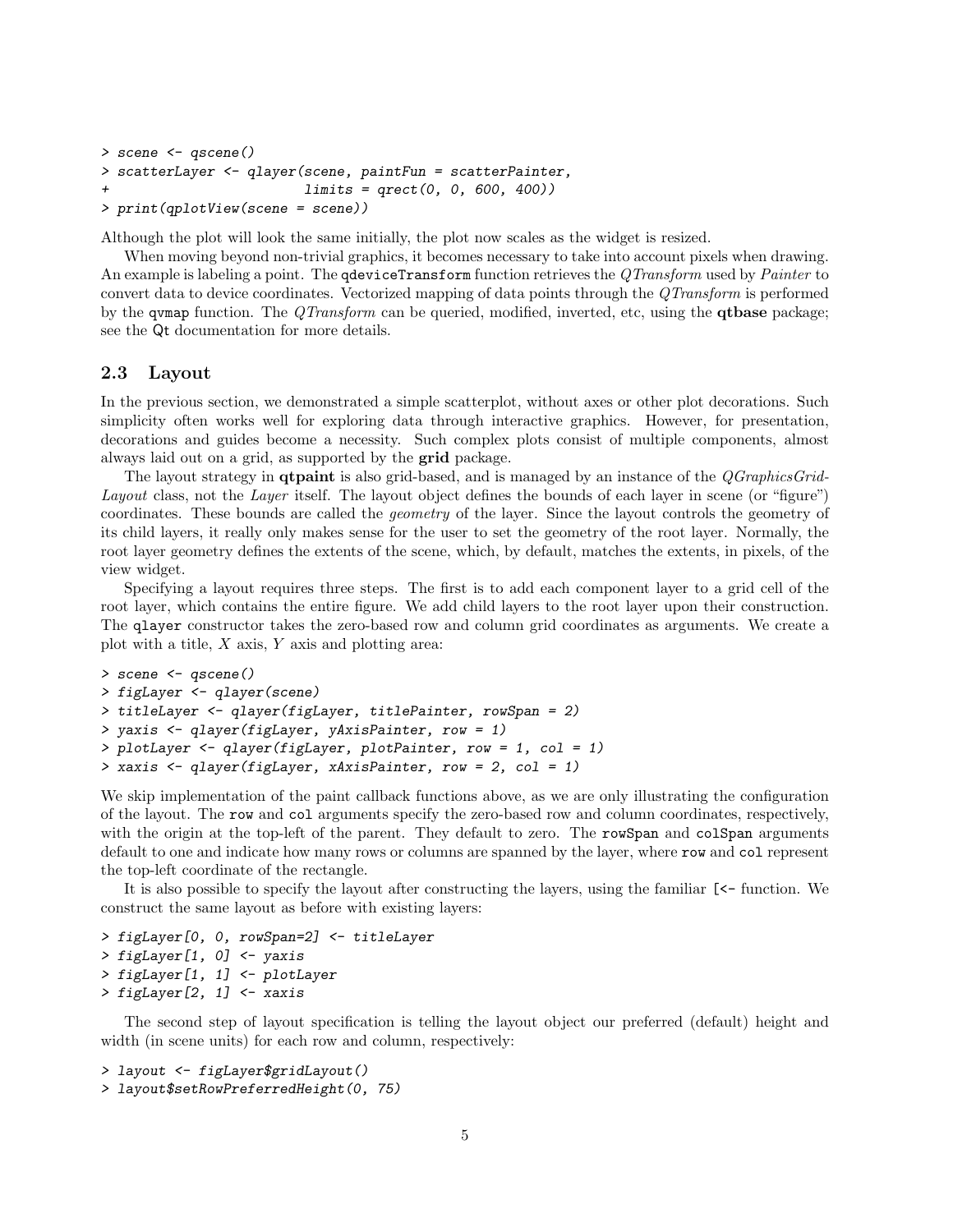> layout\$setRowPreferredHeight(1, 400)

- > layout\$setRowPreferredHeight(2, 75)
- > layout\$setColumnPreferredWidth(0, 75)
- > layout\$setColumnPreferredWidth(1, 600)

It is also possible to set the maximum and mininum heights and widths by simply replacing Preferred with Maximum or Minimum in the calls above.

An alternative to the above is to allow the layout object to derive the row heights and column widths automatically from the size requests of the layers. The layout will attempt to satisfy the preferred width and height of every layer (set with the setPreferredWidth/Height/Size methods). However, such requests may not be fulfilled, as the layout is given a finite amount of space to distribute to the layers. This is a problem, for example, if a layer is displaying text. The size of the text (calculated using qtextExtents) depends on the font parameters and thus is not controlled by the layout. The solution is to set a minimum size on the layer (with the setMinimumWidth/Height/Size methods). To satisfy the minimum size of every layer, the layout will request the necessary space from its parent. This request will be satisfied unless a maximum size constraint is violated.

We are now two thirds of the way to having a reasonable layout for our figure. The final step is to configure the resizing behavior of each row and column in the grid. Quite often, we want most components to remain the same size, even if the size of the view increases. Only the plot area should scale with the view. To achieve this, we need to set the row and column stretch parameters on the layout object:

```
> layout$setRowStretchFactor(0, 0)
```
- > layout\$setRowStretchFactor(2, 0)
- > layout\$setColumnStretchFactor(0, 0)

The stretch factor indicates the proportion of the newly available space that should be allocated to the row or column relative to the others. For example, if a column has a stretch factor of two, then it will receive twice as much of the available space compared to a column with a factor of one. As one might expect, a stretch factor of zero prevents the layout from expanding the row or column when more space becomes available. The default stretch factor is one.

There is an important caveat when overlaying/stacking layers (a useful technique for efficient dynamic graphics). Stacking requires multiple layers to coexist with the same grid cell of the layout. This only works for layers with a single cell, and even then Qt will emit an annoying error message (but everything still works, apparently). Thus, stacking layers in a multi-cell layout will require some creative nesting of layers.

### 2.4 Performance Tips

Although **qtpaint** is well optimized, the low-level interface leaves many performance considerations to the user. Here are some useful tips.

Keep drawing simple The fast paths in qtpaint rely on certain properties of the drawing being easy to draw. Whenever possible, use zero (one pixel) line width, avoid line dashing, and avoid different stroke and fill colors. If the stroke and fill colors are the same, it is best to eliminate the stroke. For some operations, these rules may make no difference; for others, the performance will change by a factor of 100.

Sort primitives by color If possible, sort primitives by their color, as many operations are performed per color and may involve significant constant overhead. One operation were this is not necessary is drawing glyphs with OpenGL.

Use segments instead of lines There are two ways to draw lines: as multi-segment lines and as separate segments. The underlying libraries and hardware are not optimized for drawing many multi-segment lines. These lines also require extra effort to cleanly join the segments. To get around this, simply break lines into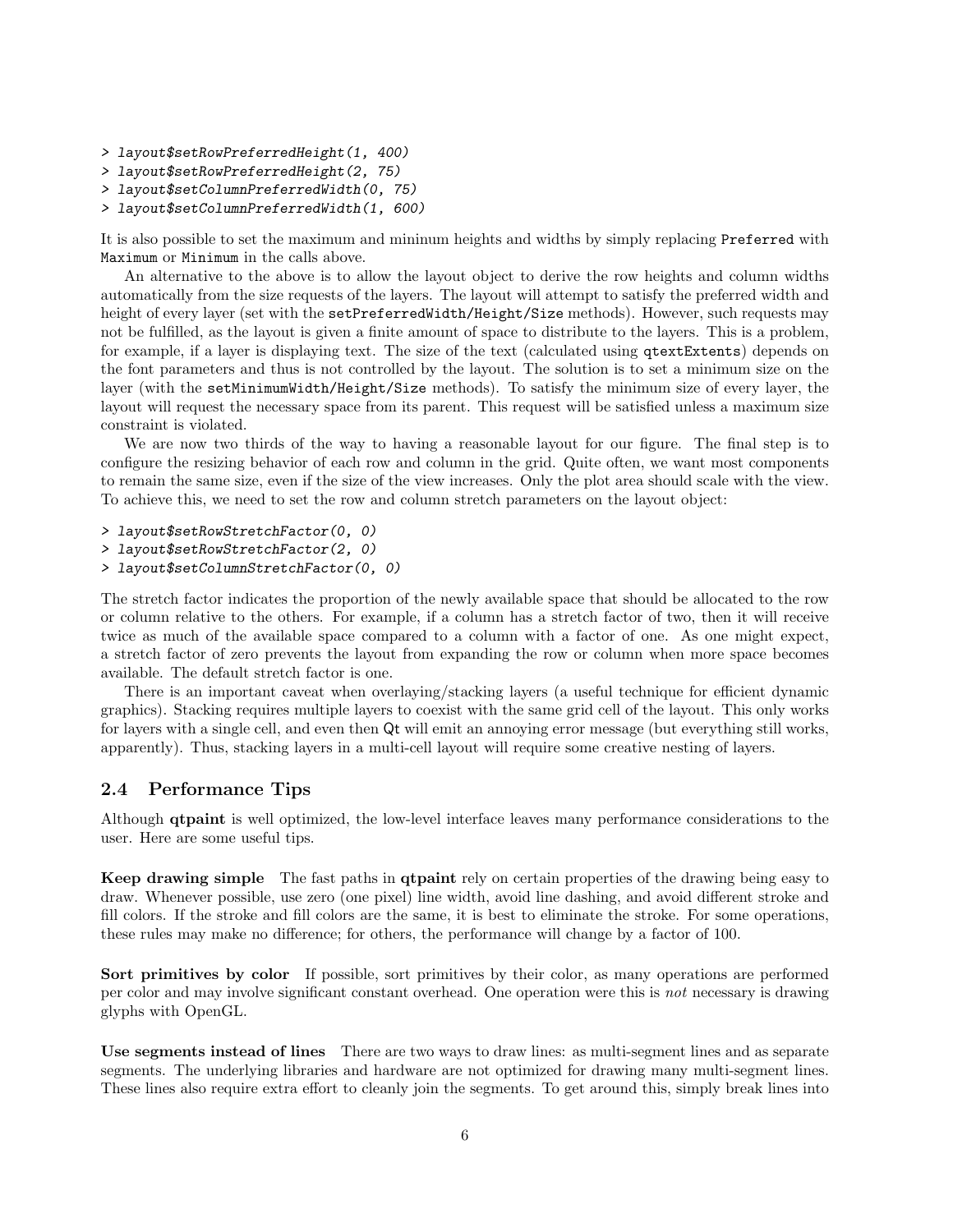their component segments. There will be no line joining, but this is not necessary when drawing pixel-width lines. The performance benefit is at least an order of magnitude.

Draw filled rectangles and circles This might seem strange, but thanks to windowing systems and games with explosions, graphics hardware is optimized for drawing filled, not open, rectangles and circles (up to a certain size). Whenever possible, draw filled rectangles and circles with no outline.

## 3 Input Handling

### 3.1 Basics

So far we have introduced how to display data on the screen. It remains to add interactive features to our graphics. As with drawing, the logic for handling user input is implemented in callback functions. There are 18 different user events to which a layer can respond. These include mouse click and move events, drag and drop events, key presses, and even context menu requests, among others. The stacking order of layers affects event handling in a way analogous to drawing. Events propagate from the top to the bottom. Once an event is accepted by a layer, the propagation ceases. Thus, just as in drawing, a layer masks those below it, even though the processing proceeds in the opposite direction.

Dealing with many of event types, like drag and drop, requires sophisticated knowledge of Qt. Here we demonstrate only the mouse press event, which occurs when the user clicks a mouse button over the layer, without pressing any of the buttons. All event callbacks take two arguments: the layer and the event description. The callback defined below will add a point to a dataset depending on where the user has clicked.

```
> pointAdder <- function(layer, event) {
   df \leq - rbind(df, event$pos())
+ qupdate(scene)
+ }
```
The above imagines that we have a two-column *data.frame* named df that is being drawn as a scatterplot. We retrieve the position (already mapped from screen to data coordinates) using event\$pos(). This syntax may seem odd if one has not been introduced to the **qtbase** syntax for directly manipulating Qt objects. After the point has been added to the data, we need to display it in the plot, which requires calling the qupdate function, which directs the scene to redraw its layers. It is very common to call this at the end of event handlers, so that the graphic can respond to the user action.

For the event callback to be invoked in response to an event, it must be attached to a specific event type, on a specific layer. This occurs at construction time, as shown below:

```
> pointAddingLayer <- qlayer(paintFun = scatterPainter,
+ mouseReleaseFun = pointAdder)
```
#### 3.2 Mapping Coordinates to Data Records

As in the previous example, it is very common for an interactive graphic to provide an interface to the underlying data. Often, we are not adding a new record to the dataset, but performing some operation on an existing record, like changing one of its visual attributes. qtpaint leverages an efficient BSP tree algorithm, implemented by Qt, to quickly return the indices of the records that are drawn within some region of the plot.

The query, like everything else at the layer level, is specified in layer coordinates. However, it is often necessary to define the query in device coordinates. For example, we may want to color every point within 10 pixels of the mouse pointer. The transformation to device coordinates depends on the view that sent the event. We need to obtain that transformation, invert it, map the 20x20 rectangle to layer coordinates, center it on the current pointer position, and finally query for the records that fall within it. For example: